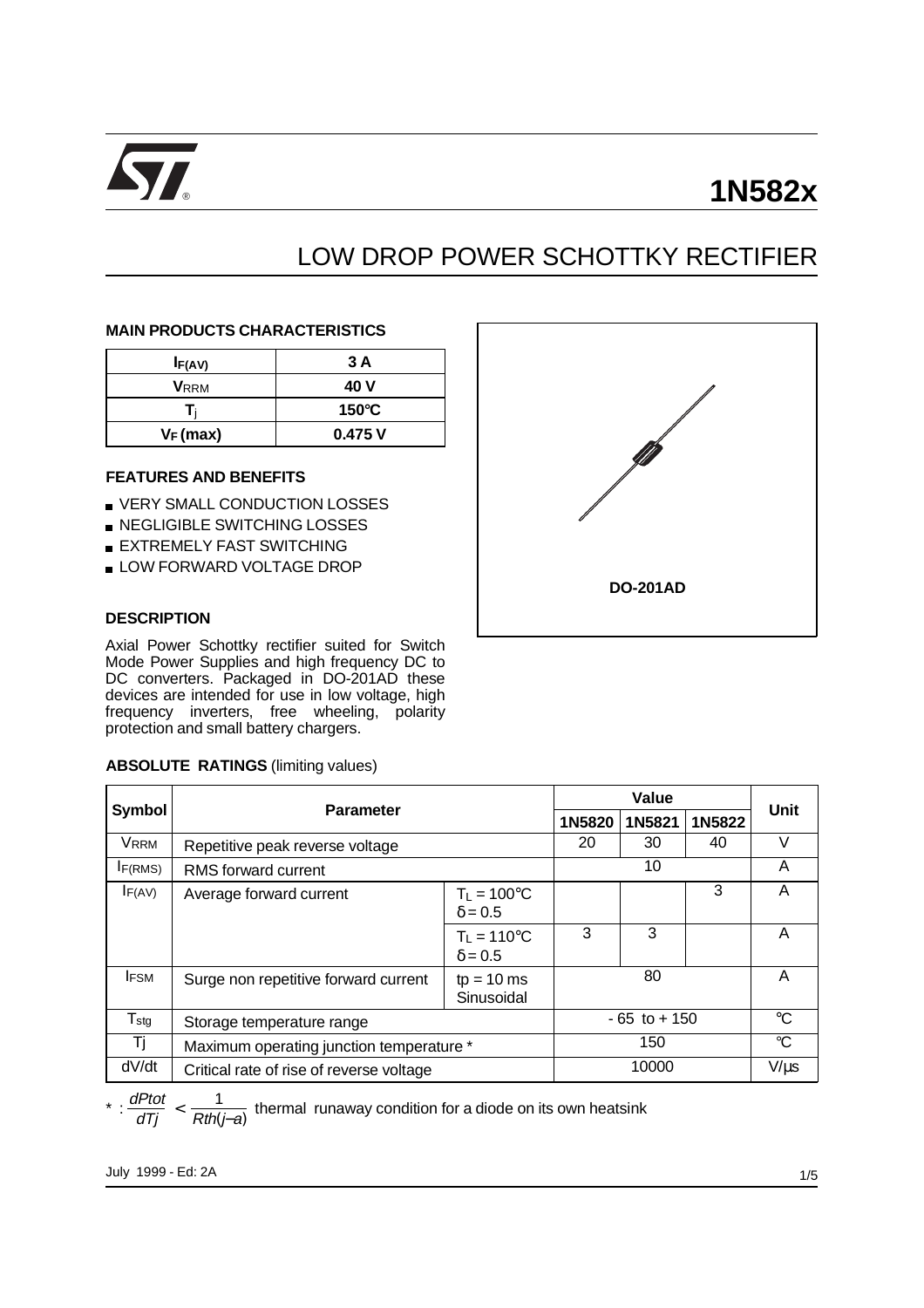#### **1N582x**

## **THERMAL RESISTANCES**

| Symbol         | <b>Parameter</b>    | Value                 | Unit |                    |
|----------------|---------------------|-----------------------|------|--------------------|
| $R_{th (i-a)}$ | Junction to ambient | Lead length $= 10$ mm | 80   | $\rm ^{\circ}$ C/W |
| $R_{th}$ (j-l) | Junction to lead    | Lead length $= 10$ mm | 25   | $\rm ^{\circ}$ C/W |

### **STATIC ELECTRICAL CHARACTERISTICS**

| Symbol  | <b>Parameter</b>     | <b>Tests Conditions</b> | 1N5820 1N5821   |       | 1N5822 | Unit  |    |
|---------|----------------------|-------------------------|-----------------|-------|--------|-------|----|
| $I_R$ * | Reverse leakage      | $Ti = 25^{\circ}C$      | $V_R = V_{RRM}$ | 2     | 2      | 2     | mA |
|         | current              | $Tj = 100^{\circ}C$     |                 | 20    | 20     | 20    | mA |
| $V_F$ * | Forward voltage drop | $Ti = 25^{\circ}C$      | $IF = 3A$       | 0.475 | 0.5    | 0.525 |    |
|         |                      | $Ti = 25^{\circ}C$      | $I_F = 9.4 A$   | 0.85  | 0.9    | 0.95  |    |

Pulse test : \* tp =  $380 \,\mu s$ ,  $\delta$  <  $2\%$ 

To evaluate the conduction losses use the following equations :

- $P = 0.33 \times I_{F(AV)} + 0.035 I_{F}^{2}$ (RMS) for 1N5820 / 1N5821
- $P = 0.33 \times I_{F(AV)} + 0.060 I_{F}^{2}$ (RMS) for 1N5822





Fig. 2: Average forward power dissipation versus average forward current (1N5822).



57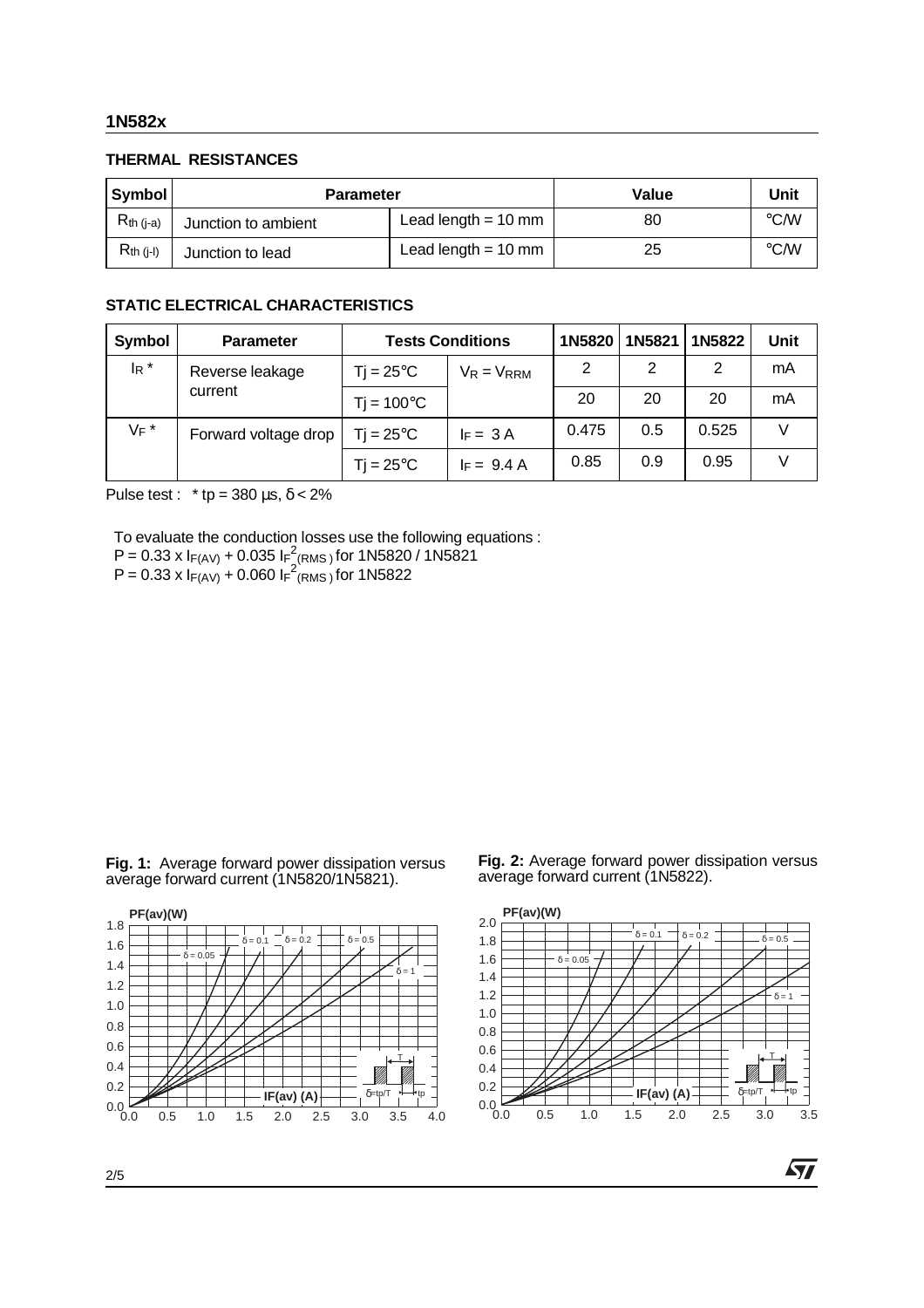**Fig. 2-1:** Average forward current versus ambient temperature (δ=0.5) (1N5820/1N5821).



Fig. 3-1: Non repetitive surge peak forward current versus overload duration (maximum values) (1N5820/1N5821).



**Fig. 4:** Relative variation of thermal impedance junction to ambient versus pulse duration (epoxy printed circuit board, e(Cu)=35mm, recommended pad layout).



 $\bm{\varpi}$ 

**Fig. 2-2:** Average forward current versus ambient temperature  $(δ=0.5)$  (1N5822).



**Fig. 3-2:** Non repetitive surge peak forward current versus overload duration (maximum values) (1N5822).



**Fig. 5:** Junction capacitance versus reverse voltage applied (typical values).

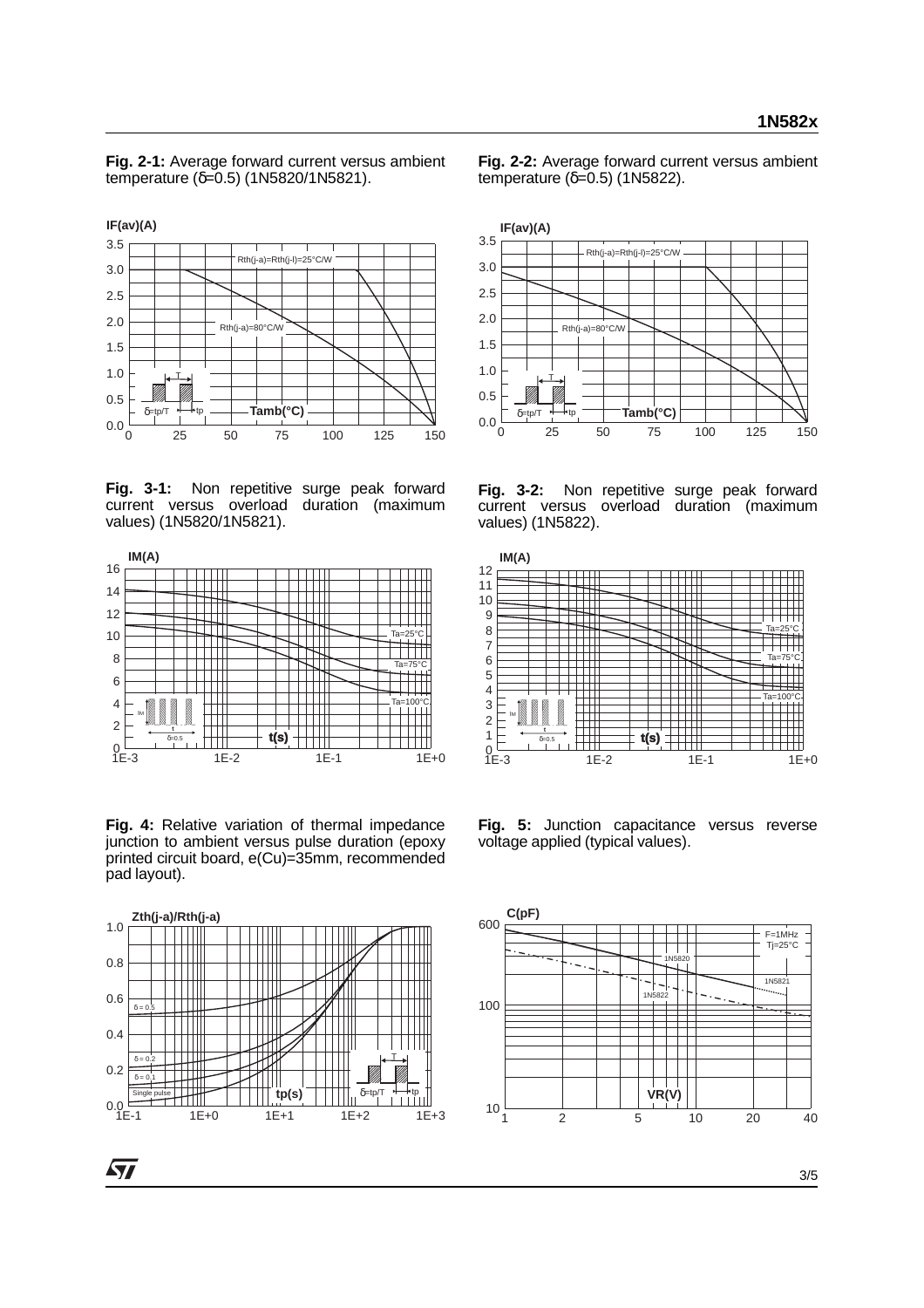#### **1N582x**

**Fig. 6-1:** Reverse leakage current versus reverse voltage applied (typical values) (1N5820/1N5821).



**Fig. 6-2:** Reverse leakage current versus reverse voltage applied (typical values) (1N5822).



**Fig. 7-1:** Forward voltage drop versus forward current (typical values) (1N5820/1N5821).



Fig. 8: Non repetitive surge peak forward current versus number of cycles.



**Fig. 7-2:** Forward voltage drop versus forward current (typical values) (1N5822).



*st*